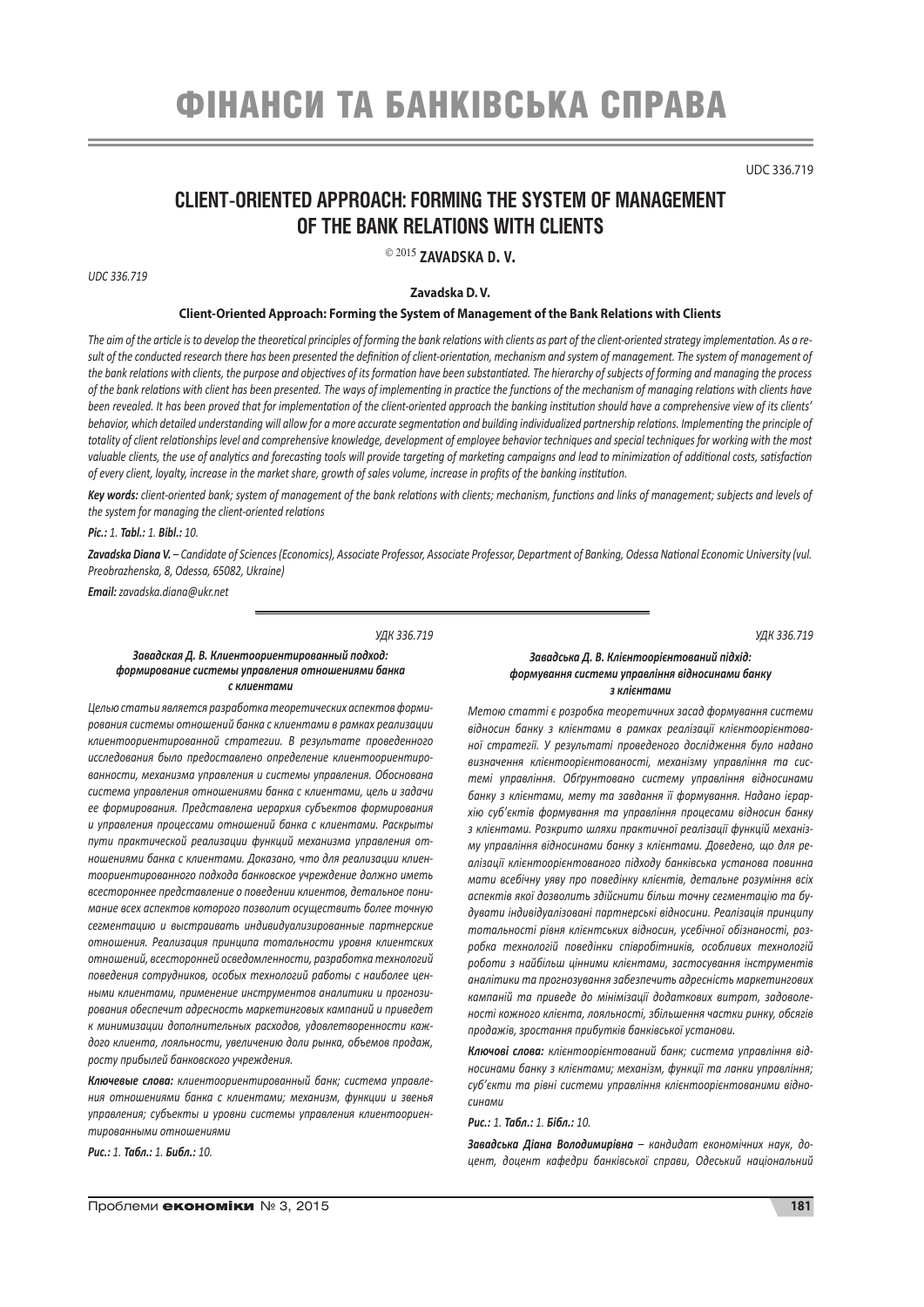*Завадская Диана Владимировна – кандидат экономических наук, доцент, доцент кафедры банковского дела, Одесский национальный экономический университет (ул. Преображенская, 8, Одесса, 65082, Украина)*

*Email: zavadska.diana@ukr.net*

**General formulation of the problem.** The specifics of banking activities lies in the fact that an important role in its implementation is played by credibility of the bank management both among the shareholders and clients, investors and partner banks. All the bank activities are aimed at maximum satisfaction of the demands for quality services, assistance in the development and optimization of industrial and financial activity of the clients and strengthening mutually advantageous and long-term cooperation. Under current conditions the bank competitiveness is associated with implementation of the client-oriented approach, which will allow the clients to get support and satisfaction of their demands at all levels.

**Analysis of recent research and publications.** A significant amount of scientific works by such researchers as: Luchkov V., Makota O., Mann I. Prianishnikova N., Ryzhkovskyi B. and others are devoted to issues of interaction of banks with clients. Despite a wide coverage of problems of ensuring a sustainable market position, increase in volume of active operations of banks, the economic literary sources mainly deal with issues of constant expansion of the resource base by attracting more clients, increase in sales, and, consequently, increase in profits. But the problem of creating competitive advantage by means of the client-oriented approach with determination of the client's place in the system of priorities of the bank activity has not been paid sufficient attention yet.

**Formulation of aims of the article.** The aim of the article is to develop the theoretical aspects of forming the bank relations with clients as part of implementation of the clientoriented strategy.

To achieving the aim there contributed the following tasks: studying the most common definitions of client-orientation, mechanism and system of management; system of managing relations with clients, formulation of its objectives and tasks; developing the theoretical scheme of the system of managing relations with clients based on the client-oriented approach; providing a hierarchy of subjects of forming and managing the process of the bank relations with clients, disclosure of the practical implementation of the functions of mechanism to manage the bank relations with clients.

**Statement of the basic material of the research.** The profound structural changes in the global economy associated with the development of international business lead to integration of separate, geographically distinct markets, unification of international, national, commercial and consumer space, and contribute to the transformation of the basic principles of marketing activity in the bank.

Globalization is changing the nature of competition, as now it takes place between companies from different regions. International supply networks are being formed, as manufacturers seek to work with suppliers of the cheapest resources. A proportion of buyers from other countries is growing. The progress of information technologies and telecommunications has also changed marketing activities — software suppliers; *економічний університет (вул. Преображенська, 8, Одеса, 65082, Україна)*

*Email: zavadska.diana@ukr.net*

contractors on marketing research, development of advertising campaigns or rebranding can be located in other countries. Each of these trends is true for banking business.

The entrance to the market of new powerful financial companies, reorientation from manufacturing to adapting to the customer needs, development of remote client service channels, formation of highly qualified personnel, and other factors have greatly increased the intensity of the interbank competition. The level of competition is a fundamental factor at choosing the bank marketing strategy. Under conditions of information development of society banks face an important task of working out a client-oriented strategy, which will ensure creation of distinctive competitive advantages and enhance competitiveness. Relationship marketing, which has been actively used in the period after the 2008 crisis, is inextricably linked with the term of client-orientation. Let us consider examples of the most common definitions of client-orientation. According to the opinion of Prianishnikova N., in recent years there appeared trends to use two basic approaches to the definition of the term of client-orientation. The first one assumes that client-orientation is a business characteristic reflecting the company's desire and ability to build mutually beneficial relations with its clients — both external and internal ones. The second definition is based on perception of client-orientation as fundamentally different approach to marketing than the classic «4Ps» mix. A characteristic feature of relationship marketing is to focus attention not on the product, but on the client with his/her needs, interests, expectations and behavior, which includes: a variety of discounts and gifts for purchases; additional services and SMS-congratulations on holidays; use of CRM-systems; attitude to the client as a partner; marketing strategy providing for an increase in the number of loyal clients and growth of profits [1].

Makota O. gives the following definition of client-orientation: «It is the company's ability to obtain an additional longterm profit as a result of deeper understanding and effective satisfaction of clients' needs, and also due to predicting their desires» [2].

There is no objection to the opinion of Luchkova V. that client-orientation is the company's ability to create an additional flow of clients and additional profits due to understanding and meeting the needs of clients [3].

Ryzhkovskyi B. believes that client-orientation is a tool to manage relations with clients aimed at obtaining sustainable profits in the long term, based on the three criteria: the key competencies, target clients and equality of positions [4].

Mann I. is of the opinion that client-orientation is the initiation of positive emotions and capture of potential and existing customers, which contributes to the choice of goods and services of your company among its competitors, encourages repeat purchases and provides for attracting new customers owing to recommendations of existing clients [5; 6, p. 2].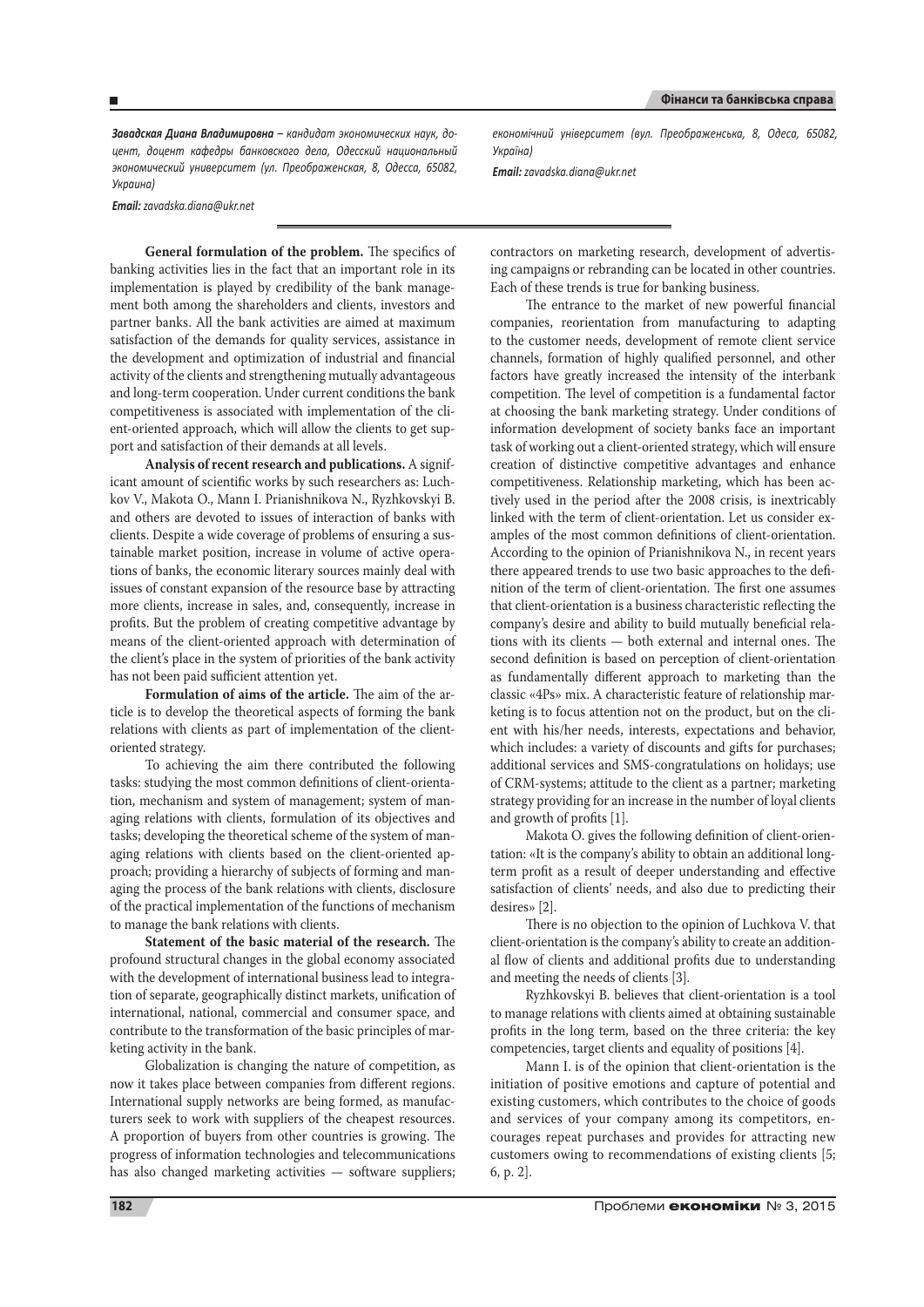The mentioned interpretations allow us to make a conclusion concerning the need to focus attention on the implementation of the bank development strategy considering individual approach to the client, forming the system of management actions with the purpose of predicting, satisfaction of the needs and adequate evaluation of effectiveness of the introduced techniques of working with clients, which in the future will contribute to creation of competitive advantages and growth of the banking establishment.

Also it should be noted that the inflated expectations of the clients caused by the growth of social and mobile technologies make it difficult for Ukrainian banks to be client-oriented. This leads to the need to form client-orientation throughout the whole banking organization, not just in those departments that are directly related to working with clients. Application of the system of interrelated, interdependent forms and methods of managing relations of the bank with clients, where the mechanism of management is the way of the system functioning, in our opinion, will contribute to the formation of a clientoriented approach.

Mechanism of management is a tool, by means of which the management system influences the management object. In the management process the mechanism performs the two functions: supplies the administration with the information on the status of the management object and ensures the implementation of decisions made by the administration [7, p. 122].

According to the source [8, p. 1226], the system of managing relations of the bank with clients will be considered as a combination of the management object and management mechanism (complex of collecting, processing, transmission of information and forming managerial decisions), which action is aimed at maintaining or improving the object operation (Fig. 1).

An important feature of the system is availability of the task system. It is purposefulness of the processes, which occur in it, that provides efficiency of its operation. The overall objective of the bank within the administrative system is to build long-term mutually beneficial relations with clients by means of maximal satisfaction of their demand for products and the level of service that will improve the profitability and efficiency of the bank as a whole [9, p. 2-5]. To specific tasks in achieving the set objective we designate the following:

- implementation of the principle of totality in client management;
- development of the corporate culture in working with clients, ensuring client's rights;
- timeliness, completeness in collecting and using the information about clients and channels of communication with them, the implementation of communication with clients.
- development of techniques of employee behavior and special techniques of working with the most valuable clients;
- increasing loyalty and satisfaction of each client at minimizing additional costs;
- monitoring the service quality and developing criteria of the bank clients' satisfaction;
- activity on development of the bank as a client-oriented organization.

 $\overline{\phantom{a}}$ 

The system of management of the bank relations with clients is built according to the client-oriented and chosen competitive marketing strategy of the institution development in the three main areas: attraction, retention and development of the client base (strategic management level). At the tactical level the tasks are solved according to the stages of forming relations with clients. The operational management level is associated with implementing tasks relating to working with certain clients. At each of these levels responsible persons are appointed and their functional duties are determined (Table 1).

Each of the selected subjects at the appropriate level of the system of client-oriented relations of the bank with clients affects:

- 1) strategic management: statement of mission and corporate values; formation of strategic plans; identifying the market trends; control over the achievement of strategic objectives; definition of the basic approach to personnel management;
- 2) tactical management: developing a set of marketing activities; organization of working with personnel; formation of corporate culture together with HR-department; control over the implementation of tactical plans; identifying and eliminating systemic problems; establishing feedback between the strategic and operational levels of management;
- 3) operational management: developing individual plans for regional units; implementation and control of operational plans; identifying client needs and studying trends of their change; working with reclamations of clients; forming ideas to improve the product or service of the bank.

Correspondingly, the stages of the management process according to the impact on the management object, are the following (7, p. 122): analyzing the state of the managerial decision object; developing and making the managerial decision; appointing the executor of the managerial decision; control over the implementation of the made managerial decision; evaluation and adjustment of the made decision.

Practical implementation of two functions of the mechanism of managing the bank relations with clients is based on the formation of a unified information system (function of the impact on the management object). This system allows creating (function of collecting and supplying information about the management object):

- systems of front offices (departments organizing the work with clients);
- CRM (customer relationship management);
- ERP (enterprise resource planning a system of planning and controlling the bank resources);
- MIS (management information system);
- risk management system (single data repository);
- pass-through systems of reporting and client relations management: MDM (master data management — a system ensuring data uniqueness), DWH (data warehouse — allows the bank to «know» their customers, consistently improve and expand sales of products and services, improve client service quality [10, p. 18].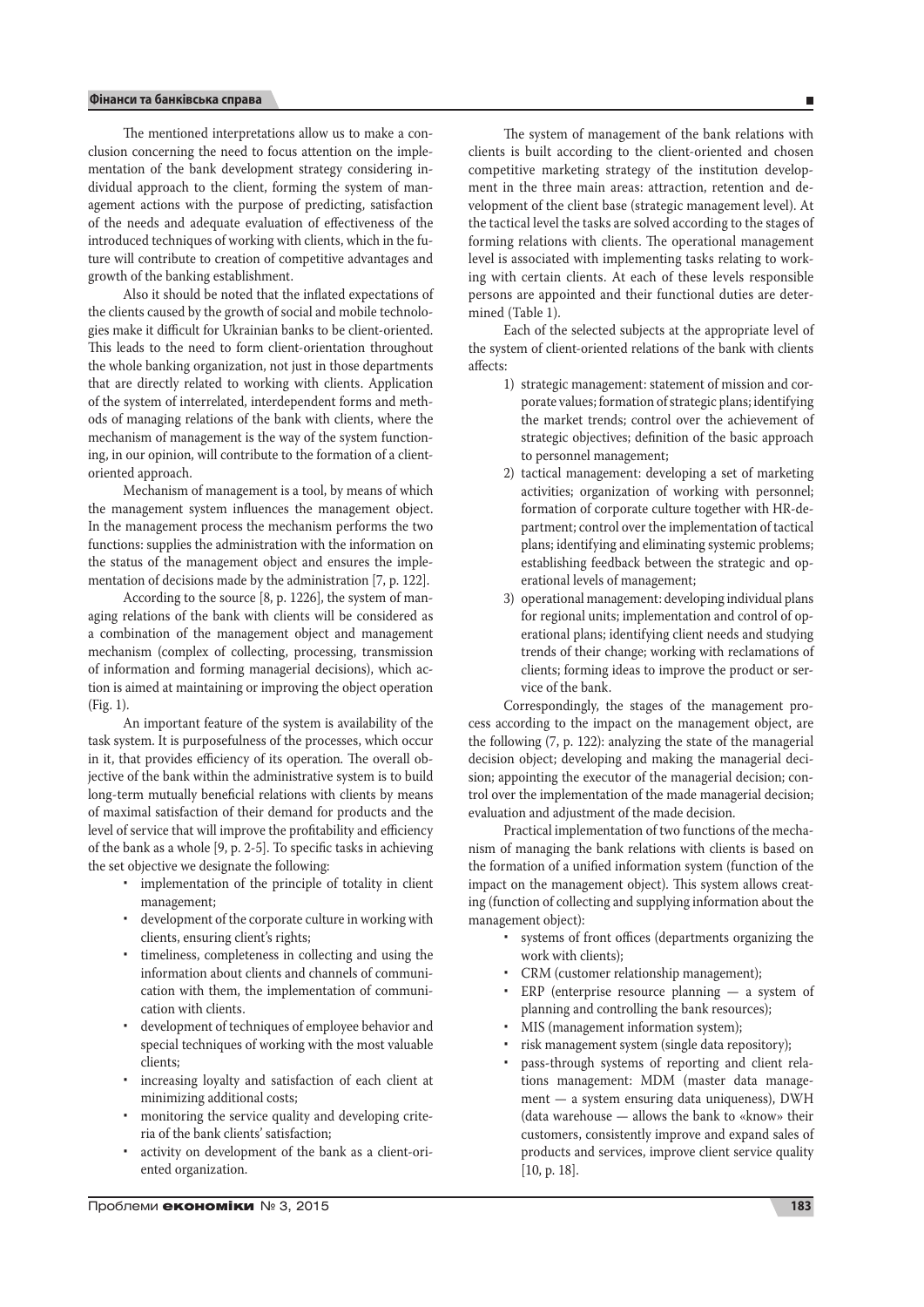

п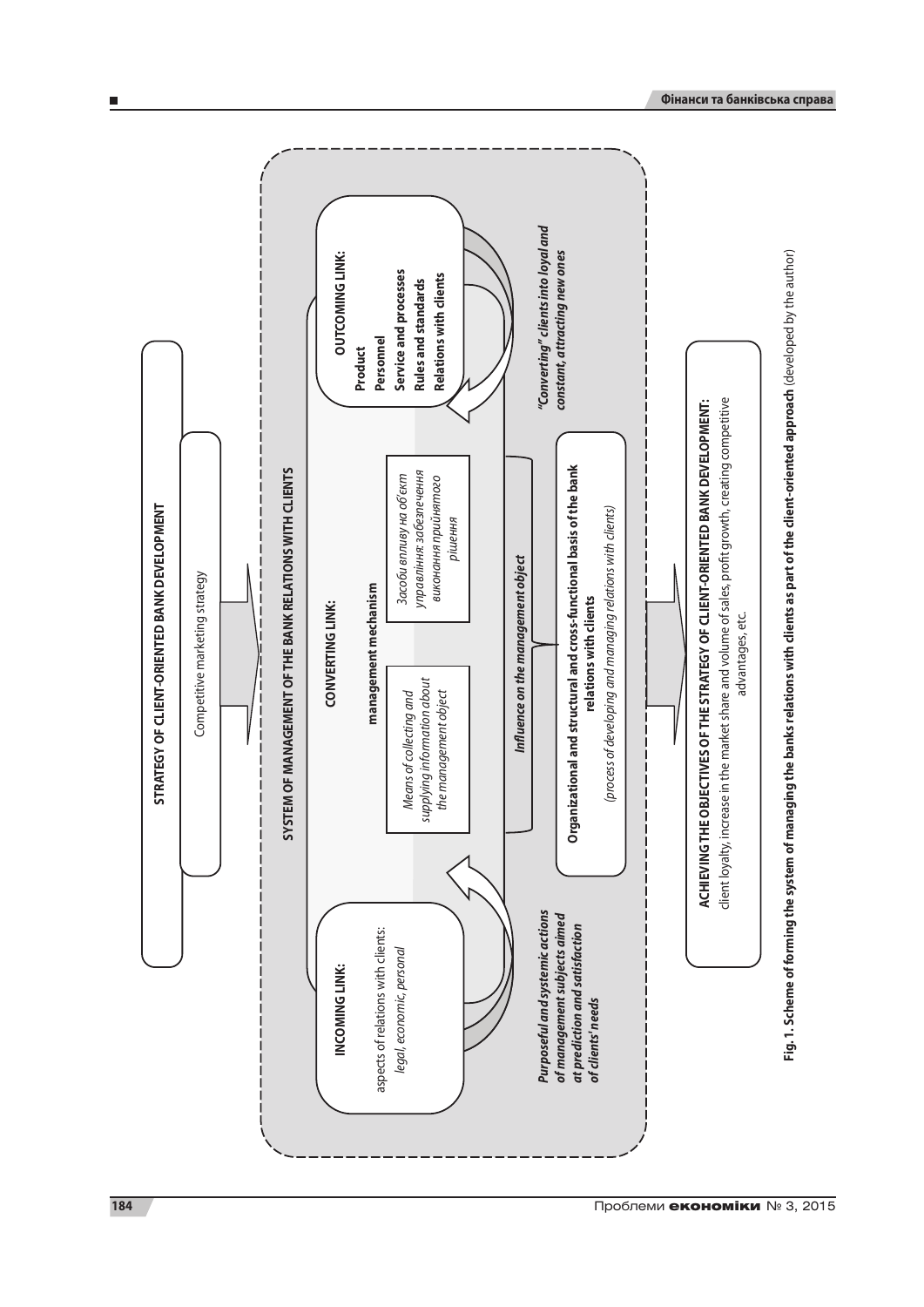Ē

## **The hierarchy of subjects of forming and managing the processes of the bank relations with clients**  (developed by the author)

| <b>Subject level</b> | <b>Subjects</b>                                                                                                                                              |
|----------------------|--------------------------------------------------------------------------------------------------------------------------------------------------------------|
| Strategic            | Member of Management Board responsible for client relations; heads of food<br>departments; Head of Marketing Department; Head of Client Relations Department |
| <b>Tactical</b>      | Marketing Department; Client Relations Department                                                                                                            |
| Operational          | heads of regional units; managers working with clients, mobile agents; cashiers; call-center<br>managers, etc.                                               |

The result of operation of the system of managing the bank relations with clients is a more balanced policy of attraction, retention and development of clients; providing estimation of the «cost» of a lost client; identifying the most interesting categories of clients in real time; using a personalized approach to the client; reducing budgets for marketing, advertising, sales, the number of complaints; creating competitive advantages; penetration to international markets with minimal costs.

**Conclusions and prospects of further developments.**  Based on the results of the conducted research we can make the following conclusions.

- 1. The main directions in the strategic development of Ukrainian banks are related to carrying out quality monetary policy, developing innovations and IT technologies, introducing modern risk management systems, management and operational processes, adaptation of the innovative client-oriented approach.
- 2. The result of implementing the customer-oriented strategy is creation of competitive advantages, saving resources, ensuring the balance of the bank priorities, satisfaction and loyalty of clients, optimization of business processes.
- 3. The main problems in organizing the bank relations include the lack of: professional client departments responsible for establishing client service; the bank strategy of interaction with clients; adequate response of the bank to requests of their clients; the detailed plan for implementing the client-oriented approach as well as lack of understanding the importance of developing the client policy.
- 4. At present there have not been developed any uniform criteria for determining the bank client-orientation. Primarily this is connected with the fact that this area of marketing is still developing.
- 5. The effectiveness of the system of managing the bank relations with clients is possible under conditions where the subjects of influence at each level will be able to anticipate and predict complex economic phenomena of the external environment, taking into account changes in the internal environment of the bank.
- 6. The system of client relations management in banking institutions is a daily, continuous process ongoing during the whole period of its operation, an effective management tool, where the subject is bodies of bank

institutions appropriate to the levels of management, and the object — process of formation and management of client relations.

# **Література**

**1.** Прянишникова Н. Клиентоориентированность: что это значит? Видеоблог Президента Microsoft, Россия / Н. Прянишникова // Официальный сайт Customer and Partner Experience [Electronic resource]. – Access mode : http://www.microsoft.com/ ru-ru/cpe/customer-centricity.aspx

**2.** Макота Е. Проникающий сервис – клиентоориентированный банк / Е. Макота // Официальный сайт МАКОТА. Центр кадровых решений. Max драйв от max результатов [Electronic resource]. – Access mode : http://ckrmakota.com/elena-makota/ stati-eleny/pronikayushchij-servis-klientoorientirovannyj-bank

**3.** Лучков В. Что такое клиентоориентированность? / В. Лучков // Официальный сайт Школы процессного обучения Виктора Лучкова [Electronic resource]. – Access mode : http:// victorluchkov.ru/articles/chto-takoe-klientoorientirovannost.html

**4.** Рыжковский Б. Когда клиент голосует деньгами? Управление компанией. Школа рекламиста / Б. Рыжковский // Официальный сайт Advertology [Electronic resource]. – Access mode : http://www.advertology.ru/article27313.htm

**5.** Манн И. Клиентоориентированность: что делать, как делать, взять и сделать / И. Манн // Официальный сайт стратегии. Думайте на опережение! [Electronic resource]. – Access mode : http://www.strategy.com.ua/Articles/Content?Id=1478

**6.** Семерникова Е. Клиентоориентированность: понятие, критерии / Е. Семерникова // Концепт. – 2014. – № 17. – С. 1 – 6 [Electronic resource]. – Access mode : http://e-koncept. ru/2014/14722.htm

**7.** Барлукова А. Механизм управления как неотъемлемый элемент системы управления туризмом / А. Барлукова // Проблемы теории и практики управления. Известия ИГЭА. – 2010. – № 6 (74). – С. 121 – 123.

**8.** Советский энциклопедический словарь. – М. : Советская Энциклопедия, 1981. – 1600 с.

**9.** Андренюк М. Формирование взаимоотношений с клиентами в системе корпоративного управления ОАО «Сбербанк» / М. Андренюк [Electronic resource]. – Access mode : http://www. scienceforum.ru/2015/pdf/8964.pdf

**10.** Татаркулова Р. Развитие системы клиентоориентированности в кредитных организациях / Р. Татаркулова [Electronic resource]. – Access mode : http://www2.pglu.ru/upload/iblock/ bc8/uch\_2014\_ix\_07.pdf